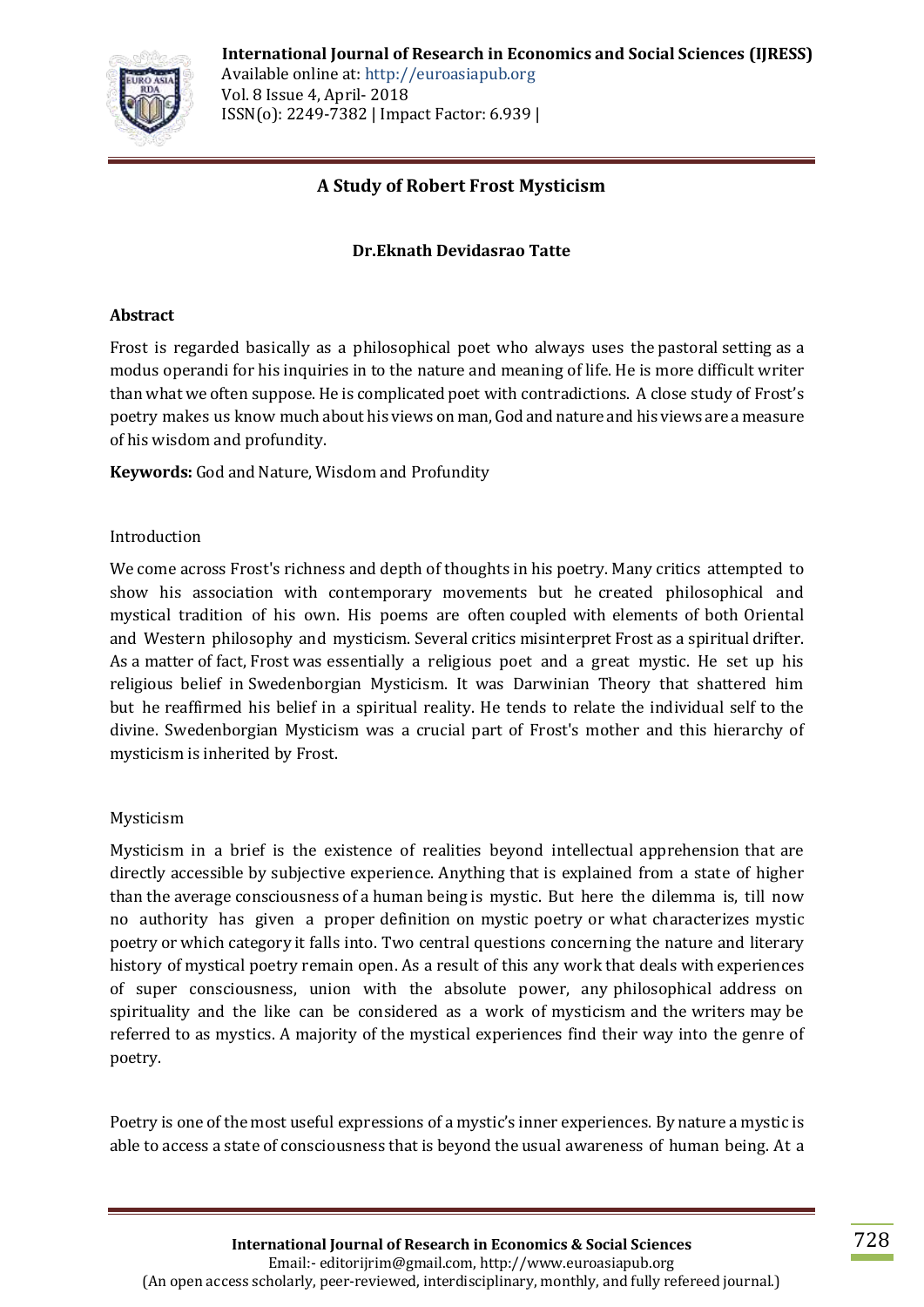**International Journal of Research in Economics and Social Sciences (IJRESS)**  Vol. 8 Issue 4, April- 2018

ISSN(o): 2249-7382 | Impact Factor: 6.939

certain stage mystics and great seekers have said that it is impossible to describe the consciousness they have attained.

Thus it also shows that though they try to express their mystic experiences through poems, the strength of the poems is often too limited to grasp the full essence of the mystic experience achieved by the writers. But they try to reach people with their delicate endeavours. However through poetry, it is possible for the mystic poets to give a glimpse of higher worlds or their elevating experiences.

### **Life and Literary Career of Robert Frost**

William tested his novel ideas about living and education on Robert. At the age of thirty four he met tragic end, died of tuberculosis leaving two children at the care of Isabelle the young Robert and his sister Jennie. Isabelle spent whatever she could to pay for burying the body of William in the homeland of his father. It is due to the early death of father the memories remained faint, what remained in Robert's memory were the sea and cliff which he employed in his literary career.

The special attention and care by mother left greater influence on him. Isabelle joined school in Salem, New Hampshire. Robert and Jennie were among her pupils. The small family remained close both at home and school. It was after the completion of school Frost entered in Lawrence. By the time he was fourteen and good in studies. He took up odd jobs during spare hours to help the family expenditure. He wanted to contribute the expenditure of family. The school he joined was the same which his father attended. The roots of love for poetry and career in it might have been there in the consciousness of the young man and the spur came in the form of his sweet heart Elinor White. Elinor served with him as co-valedictorian of their graduating class. She encouraged him and the first composition appeared in *School Bulletin*. Frost inclined to personal lyric but his ambitious work showed the influence of his reading of *LaNoches Triste* in the translation of William Prescott's *The Conquest of Mexico.* Frost's youthful mind was already occupied with what would eventually become both vocation and avocation. When the poem *My Butterfly* published inthe magazine *The Independent* edited by W. H. Ward in 1892, it was a real beginning. It was as beginning partly and partly a great lesson for the young poet. For, the appearance of the poem on the front page and the fifteen dollars it fetched made to rise the wing of the poet and he preparedto commit ablunder likethat of other young poets.Frost published volume entitled *'Twilight'* on his own. The volume contained five poems including the *'Butterfly'* only two copies came out of the press of which the Frost kept one for himself and the other gifted to Elinor. Atthis time there occur a kind of difference between Robert and Elinor as she failed to appreciate *Twilight.* Robert tore his copy impulsively;the other one is available in the library of Frostiana. Robert took the failure so intensely that he probed to find the alternative in committing suicide. As the futurewould have it he recovered his emotional balance. When he returned home Robert and Elinor bridged the differences among them. By the time Robert's mother launched a private school in Lawrence and both Robert and Elinor served as teacher. The nearness culminated in the happier moment in the form of their marriage in 1895. Frost composed more poems and published in *'The Independent'*. He became father in Sept. 1896 as Elinor gave birth to son Eliott.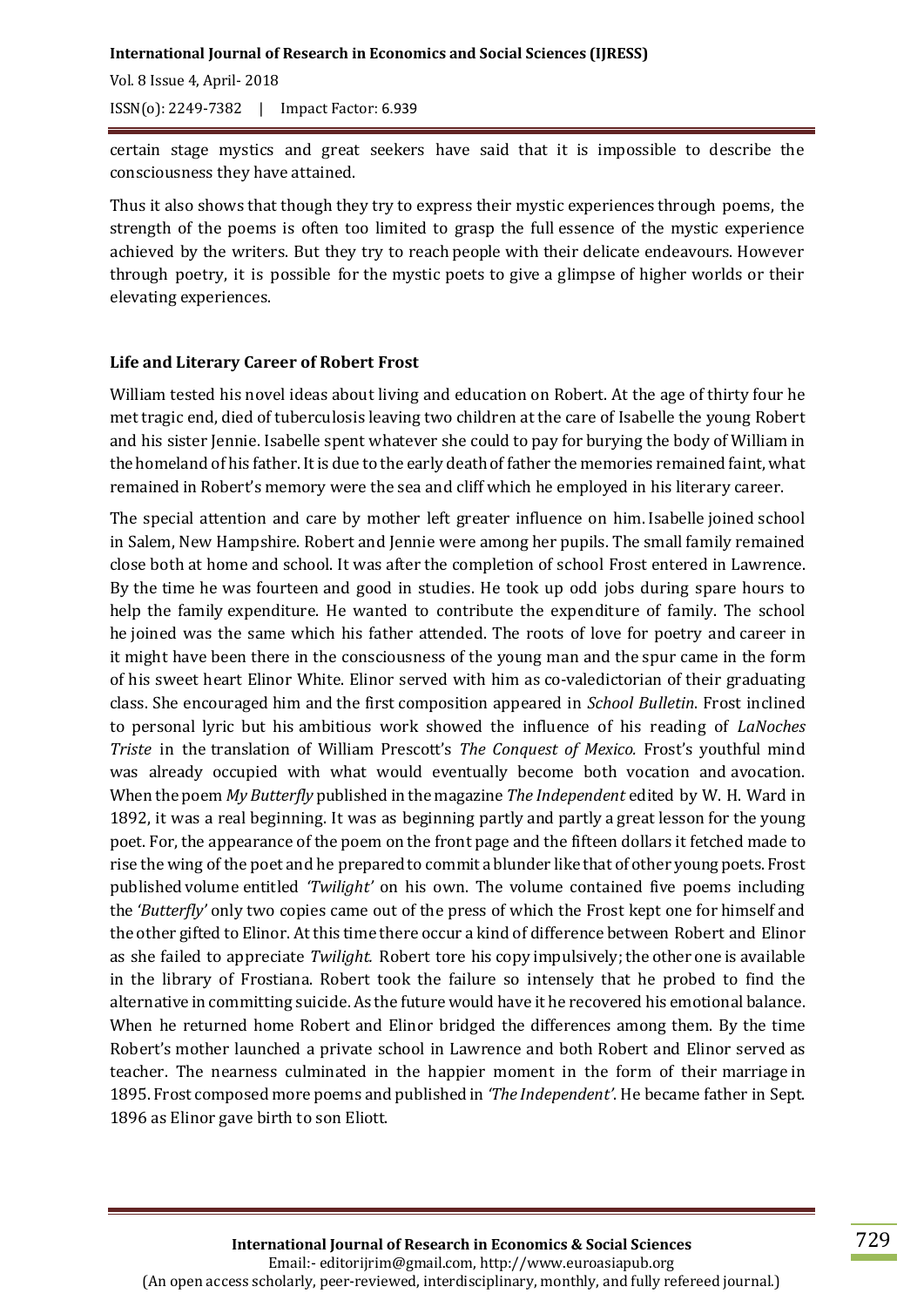Frost would have enhanced the glory of the Nobel Award itself. For, the popularity and recognition he achieved is yet unsurpassed. The secondary of the Swedish Academy Dr. Anders Oesterling admitted that Frost's name had been considered on a number of occasions. The reasons why Frost did not receive Nobel were ambiguous but it is certain that not getting the prize could not and will not lessen the popularity of the poet.

The other honours and rewards to the credit of the poet are *Loines Prize* for Poetry (1931), *Mark Twaine Medal* (1937), *Gold Medal of the National Institute ofArts and Letters*(1938), *FrostMedal* from the Poetry Society of America (1941), *Fellowship* from Academy of American Poets (1953), and *Bollingen Prize* for Poetry (1963), Frost served as the consultant in poetry to the *Library of Congress* (1958 to 1959), and he was chosen *Poet Laureate of Vermont* by The State League of Women's Clubs (1961). One can simply be dumb founded over Frost's achievements and no less to above literary awards. He received over 40 honorary degrees from colleges and universities. Frostindeed crossed 'miles before he slept'.

# **Critical Study of the Selected Works of Robert Frost**

The place to begin an account of Frost's poetry is with the narrative persona and dramatic situation, for it is here that Frost draws the reader into the poems and begins his illusions. Only a few of his poems have no dramatic context-most of his celebrated ones do, such as *Mending Wall, Two Tramps in Mud Time, Death of the HiredMan, West-Running Brook, Tree at MyWindow, Two Look at Two* and except for such very short lyrical poems as *Nothing Gold Can Stay*, the dramatic context offers the surest chance of discovering Frost's themes. Keeping in mind this one has to attempt thematic study of Frost's poems. For deriving exactly any particular interpretation as noted above can possibly be mistaking. Still one has to rely on the general study and interpretations of scholars and critics to extract the themes out of the apparent vagueness that Frost's poetry is full of.

The land in its weather, topography finds full reflection in his poetry. Most of his poems deal with the themes of changing seasons inthe region. In *Two Tramps in Mud Time* we are told of summer:

> The sun was warm but the wind was chill. You know it is with an April day

When the sun is out and the wind is still, You're one month on in the middle of May.

# The Modern note

The issue of modern technology and changing panorama has greater effects on Eliot, Pound, Yeats and countless poets whose work is regarded as social criticism. The method and technique of every other poet differs, so also with Frost. Frost's poetic world may seem to be retreat from modern city but Frost never advocates that retreat is only panacea. This New England is still away from 'sick hurry and divided aims'. New England provides the very infrastructure to examine and evaluate complexity of urban life. "Written in an age of spiritual doubt his poems help to clarify the perplexity of our age and may well stand the test of ages to come".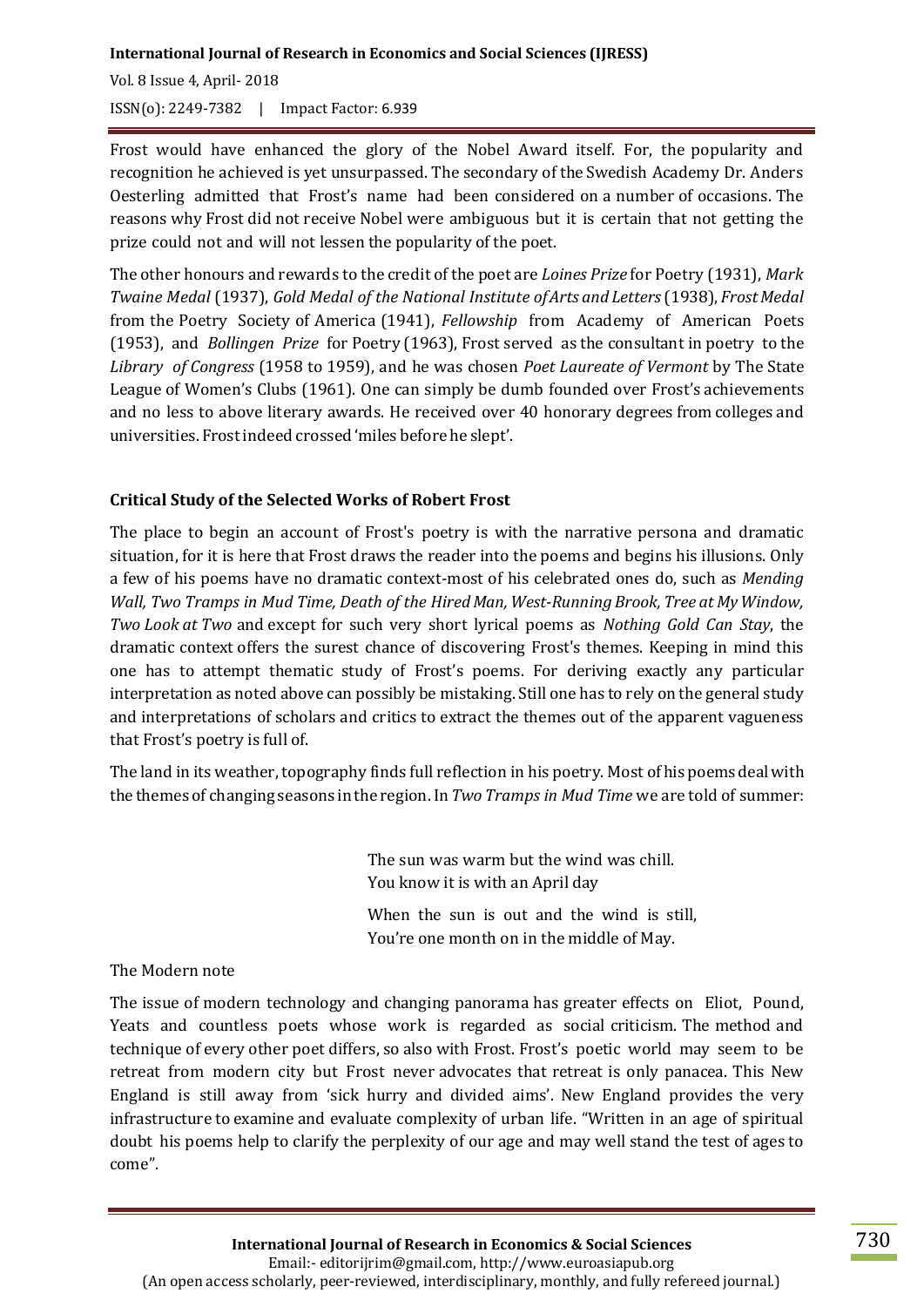#### **Mystical Influence on Robert Frost**

The age in which Frost grew was deeply influenced by the spirit of romanticism. In England there was a kind of retreat from romantic ideals but the Georgians acquired fresh attention again towards the balmy power of Nature. Darwinism could retain its impact but for a very short duration, specifically on literary thinking. Undoubtedly, it generated scepticism regarding the process of man's concern of his place in the universe. Frost was exposed to uneasiness of new universal order."Darwinism further helped Frost to distance himself from the idea of nature's unalloyed benevolence celebrated in the romantic poetry".

#### **Mysticism of Robert Frost**

Frost's interest in mysticism is unquestionable, for his poetry, prose, letters and other writings reflect mystical doctrine. Although several critics have touched upon Frost's mysticism, it appears that many of them are not comfortable with the term 'mysticism' in connection with his poetry. Therefore it becomes inevitable to have some discussion of mysticism in general in order to understand the term and to trace mysticism in the poetry of Frost. At the very outset it must be taken into consideration that it reveals the difficulty of categorising it. Whether the mystical experience is psychotic or not; the question may be but a small problem. There is a difficulty of agreeing on the exact or workable definition of mysticism. Among the interpretations, most definitions generally grant mystical experience to be 'ineffable'. "One of the most striking consistencies among various definitions", writes Bowers "is theclaimthat mysticism is basically ineffable.Although it cannot be easy to describe the indescribable, many writers have made the attempt, their descriptions are remarkably similar".

### **An Analysis of Robert Frost's Poetry from Mystical Perspective**

Frost is essentially a thinker and philosophical poet who often use the pastoral mode as a medium for his curiosities in to the nature and meaning of life. His wisdom lies in a far more complex writing than is often supposed. He is complex and full with contradictions. From a perusal of his poetry we come to know much about his views on mankind, divinity and nature and his views is a measure to weigh his sanity and profundity.

The poet seems to suggest that Nature and he feels the same joy. This was a mystical experience to have an insight into 'the ways of God' and the functioning of the universe. Man lives in a timebound world and his life is bifurcated into segments of time. The world is torn apart by inner conflicts. In *The Times Table* Frost writes in a matter of fact tone:

A sigh for every so many breath,

And for every so many sigh a death. That's what I always tell my wife

Is the multiplication table of life.